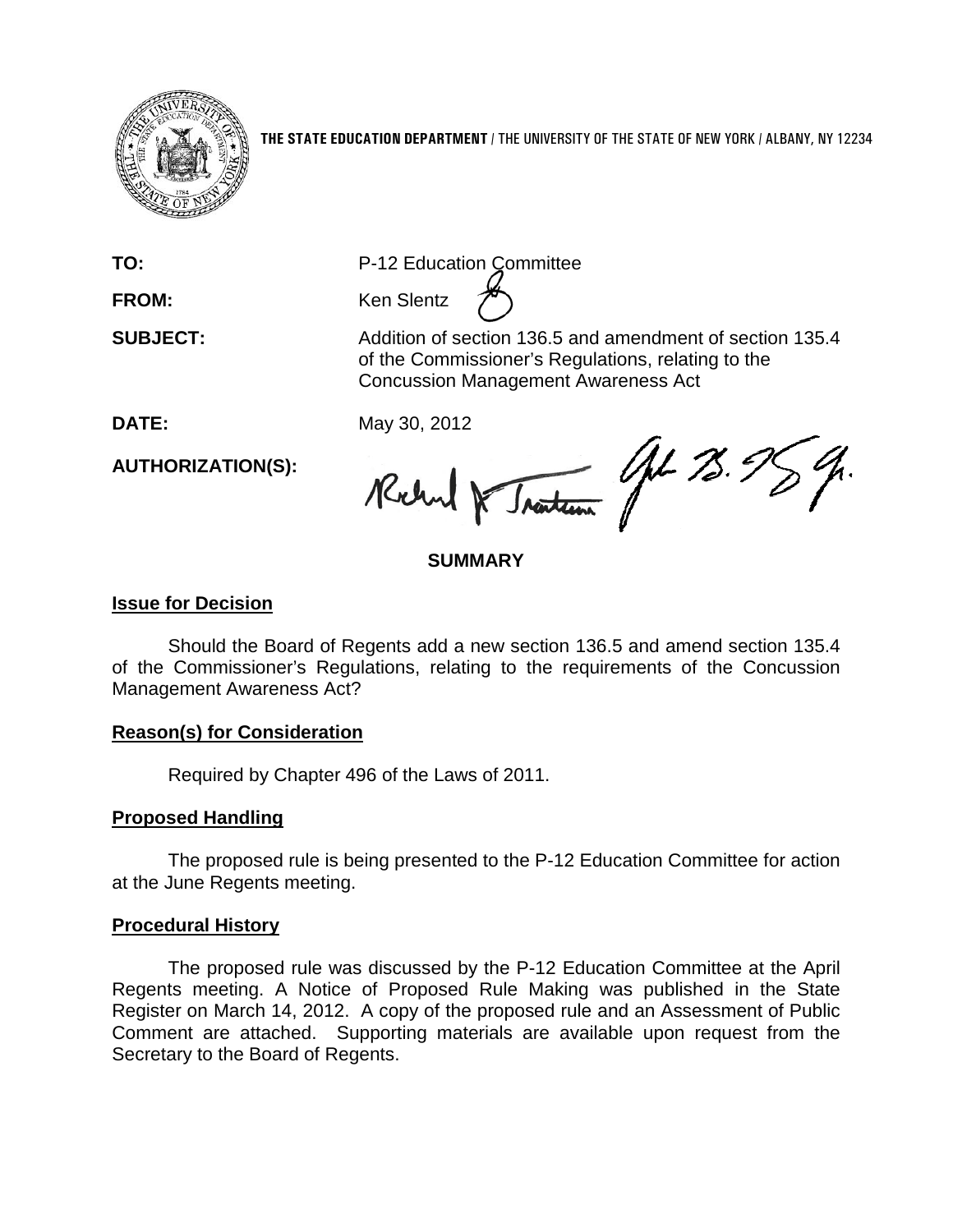## **Background Information**

The Concussion Management Awareness Act, as added by Chapter 496 of the Laws of 2011, authorizes the Commissioner of Education, in conjunction with the Commissioner of Health, to promulgate and review as necessary rules and regulations relating to pupils who suffer mild traumatic brain injuries, also referred to as concussions, while receiving instruction or engaging in any school sponsored or related activity. The statute's provisions take effect July 1, 2012.

The proposed rule requires all public school coaches, physical education teachers, school nurses and athletic trainers to complete biennially, a course approved by the Department, related to recognizing the symptoms of mild traumatic brain injuries.

The proposed rule would also require the Department along with the Department of Health, to post information on mild traumatic brain injuries and guidelines for the return to school and to certain school activities after a student has suffered such injury regardless of where the injury occurred on their respective websites. Districts would be required to provide guidance on how to obtain such information as part of their permission or consent forms that may be required for students to participate in interscholastic sports.

During school athletic activities, schools would be required to remove from activity, any student suspected of having sustained a mild traumatic brain injury. The student would not be permitted to return to athletic activity until they have been symptom free for not less than 24 hours, and have been evaluated by and received written signed authorization from a licensed physician. Students would be required to receive clearance by the district's medical director in order to participate in strenuous physical activities in extra class athletics. Such authorization is required to be kept in the student's permanent health record. Schools are also required to follow any guidance from the student's treating physician in regards to limitations on school attendance and activities.

Finally, the proposed rule permits school districts to choose to establish a concussion management team to oversee the implementation of the regulations and may establish a program which provides information on mild traumatic brain injuries to parent(s)/guardian(s).

In response to public comment, a nonsubstantial change was made in the proposed rule to replace the term "athletic trainer" with "certified athletic trainer" to clarify the rule's applicability to certified athletic trainers, consistent with the requirement that secondary schools employ only certified athletic trainers.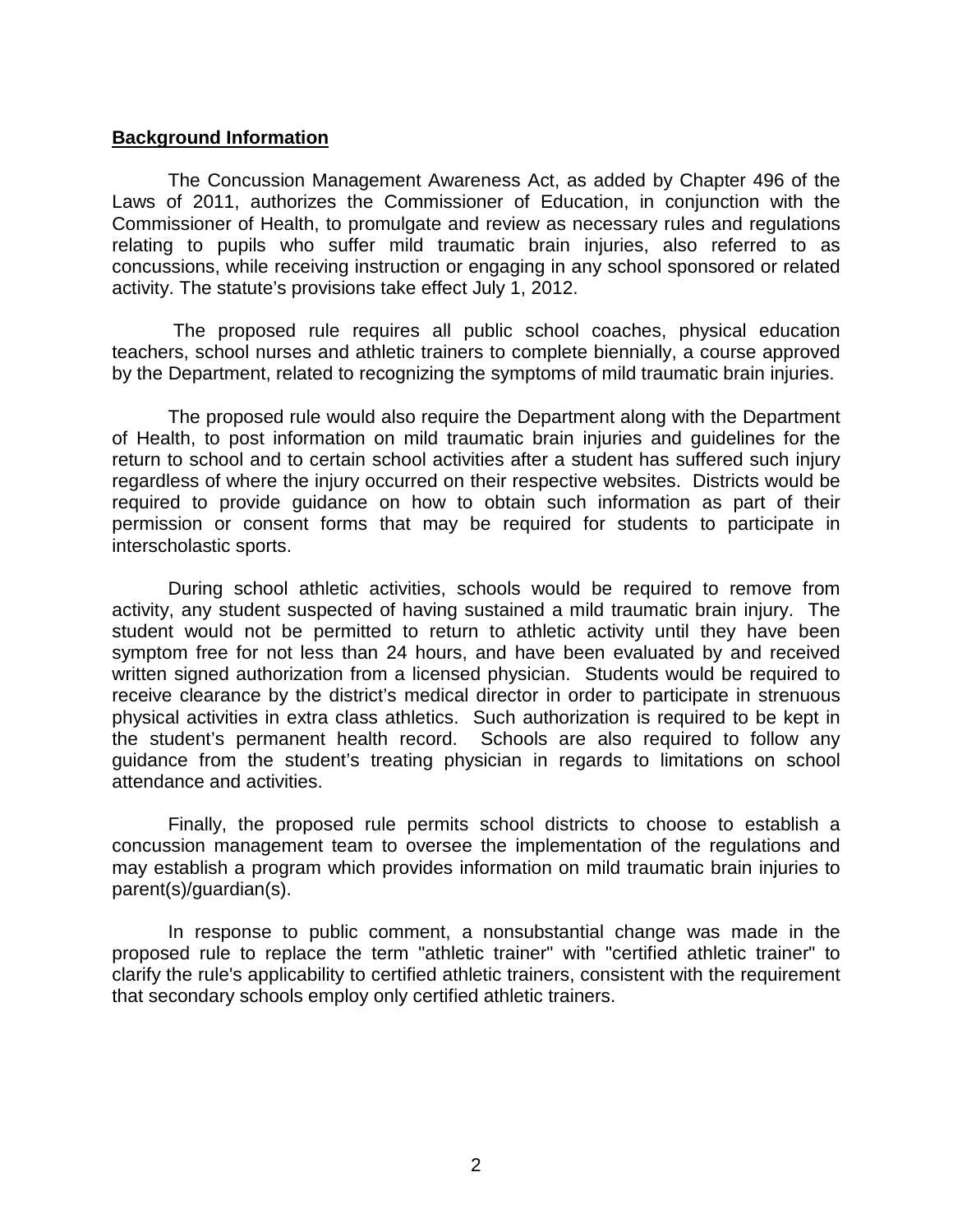# **Recommendation**

It is recommended that the Board of Regents take the following action:

VOTED: that section 136.5 of the Regulations of the Commissioner of Education be added; and that subclauses (2) and (3), and subitem (A) of item (i) of subclause (4), of clause (c) of subparagraph (i) of paragraph (7) of subdivision (c) of section 135.4 and item (xi) of subclause (2) of clause (d) of subparagraph (i) of paragraph (7) of subdivision (c) of section 135.4, be amended, as submitted, effective July 3, 2012.

## **Timetable for Implementation**

If adopted at the June Regents meeting, the proposed rule will become effective on July 3, 2012.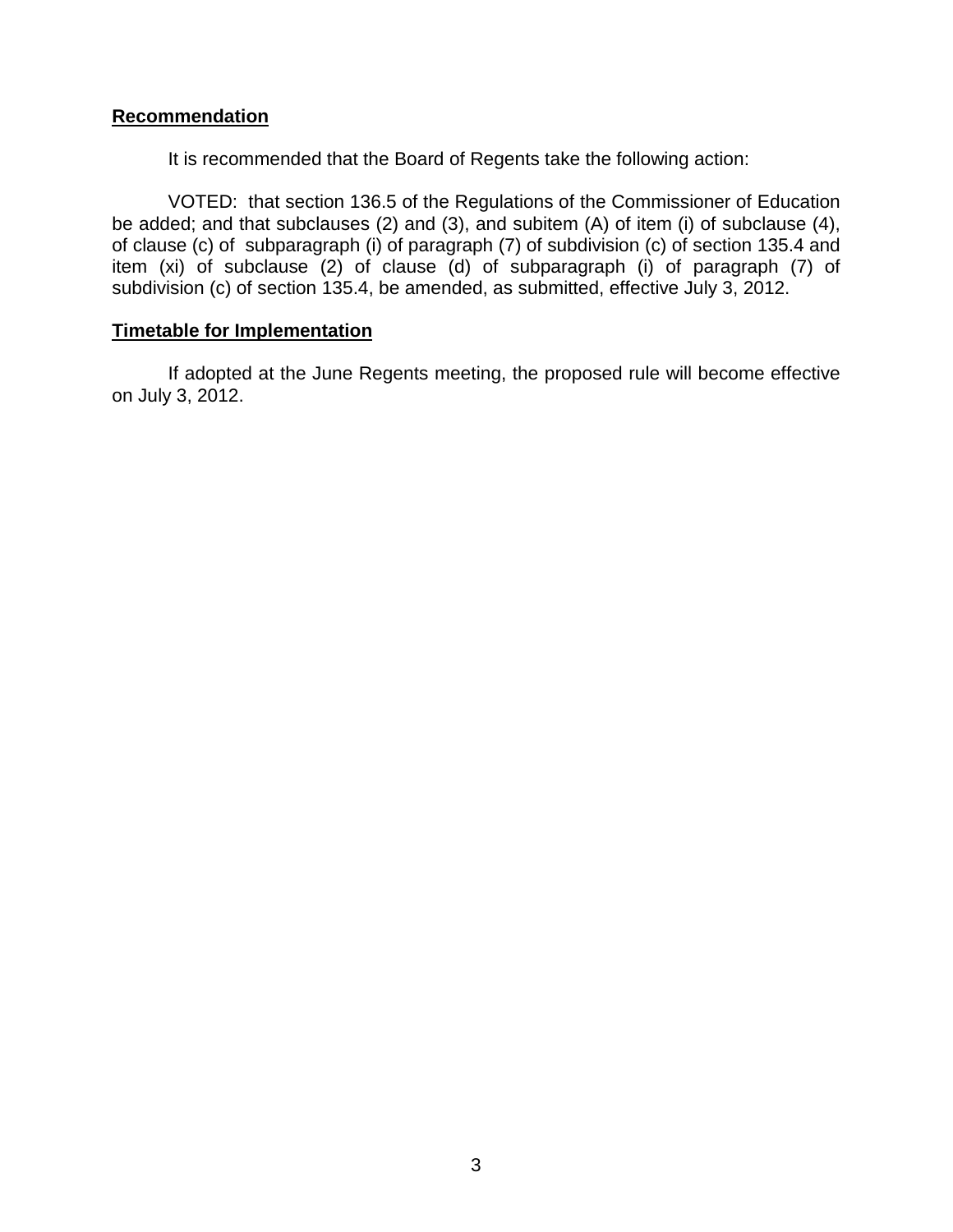AMENDMENT TO THE REGULATIONS OF THE COMMISSIONER OF EDUCATION

Pursuant to Education Law sections 207, 305 and 2854, and Chapter 496 of the Laws of 2011.

1. Section 136.5 of the Regulations of the Commissioner of Education is added, effective July 3, 2012, to read as follows:

§136.5 Concussion Management and Awareness.

(a) Applicability.

(1) The provisions of this section relate to pupils who have sustained, or are believed to have sustained, mild traumatic brain injuries (also referred to as a "concussion") while receiving instruction or engaging in any school sponsored or related activity.

(2) The provisions of this section:

(i) shall apply to each school district and charter school;

(ii) may be implemented by nonpublic schools if they so authorize; and

(iii) shall be deemed to be the minimum standards that must be complied with; provided that nothing in this section shall prohibit any public school or nonpublic school from adopting and implementing more stringent standards.

(b) Course of instruction.

(1) Each school coach, physical education teacher, nurse and certified athletic trainer, who works with and/or provides instruction to pupils engaged in school sponsored athletic activities, shall complete, on a biennial basis, a course of instruction relating to recognizing the symptoms of mild traumatic brain injuries and monitoring and seeking proper medical treatment for pupils who suffer mild traumatic brain injuries.

(2) Components of such course shall include, but not be limited to:

(i) the definition of a mild traumatic brain injury: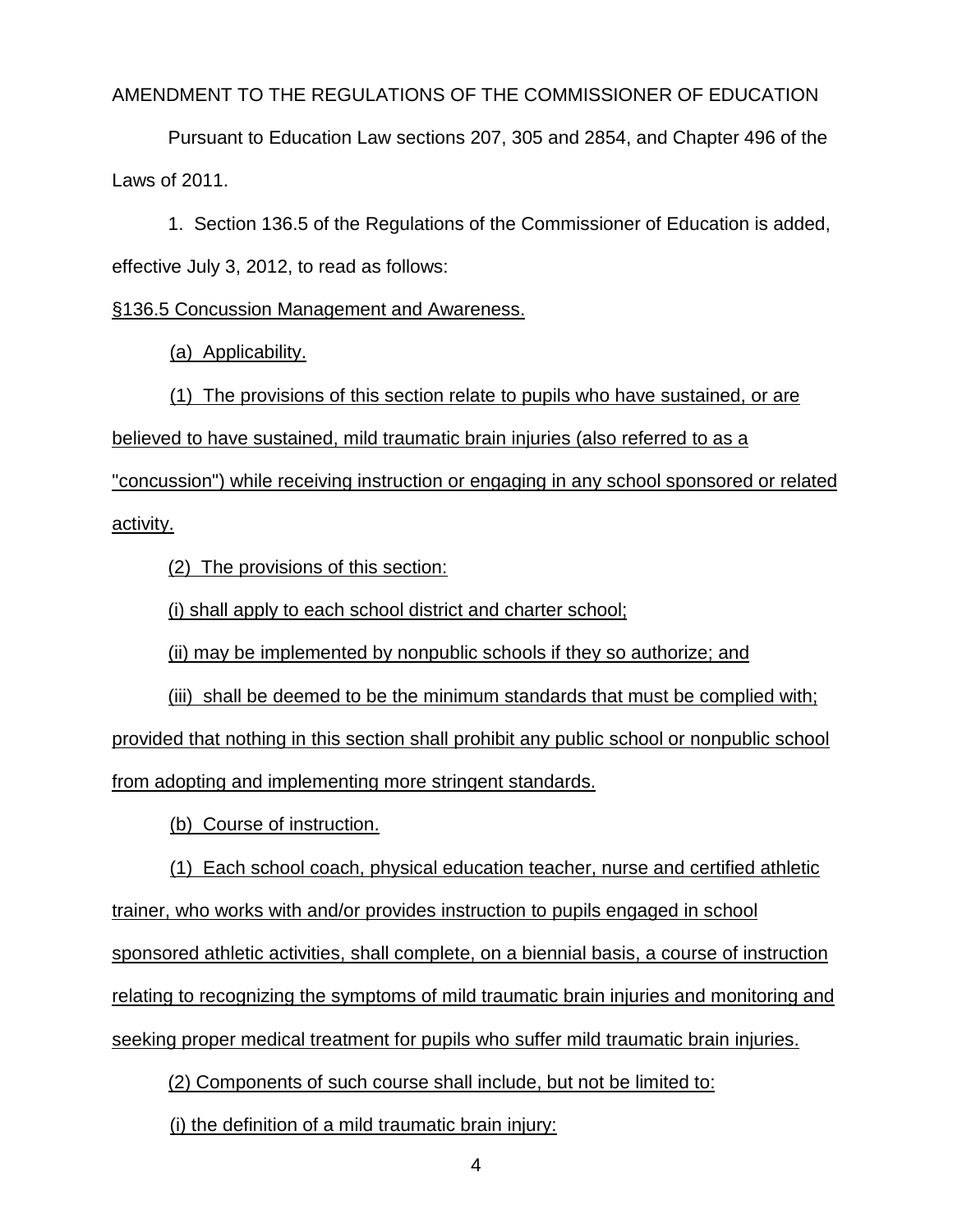(ii) signs and symptoms of mild traumatic brain injuries;

(iii) how mild traumatic brain injuries may occur;

(iv) practices regarding prevention; and

(v) guidelines for the return to school and school activities of a pupil who has

suffered a mild traumatic brain injury, regardless of whether such injury occurred

outside of school.

(3) Such course shall be completed by means of instruction approved by the Department including, but not limited, to courses provided online and by teleconference.

(c) Information.

(1) The Department shall post on its internet website information relating to mild traumatic brain injuries including, but not limited to:

(i) the definition of a mild traumatic brain injury;

(ii) signs and symptoms of mild traumatic brain injuries;

(iii) how mild traumatic brain injuries may occur; and

(iv) department guidelines for return to school and school activities of a pupil who has suffered a mild traumatic brain injury, regardless of whether such injury occurred outside of school.

(2) A school shall include the information required under paragraph (1) of this subdivision in any permission form or consent form or similar document that may be required from a parent or person in parental relation for a pupil's participation in interscholastic sports.

(3) A school shall include the information required under paragraph (1) of this subdivision, or reference how to obtain such information from the websites of the State Education Department and the Department of Health, on the school's internet website if one exists.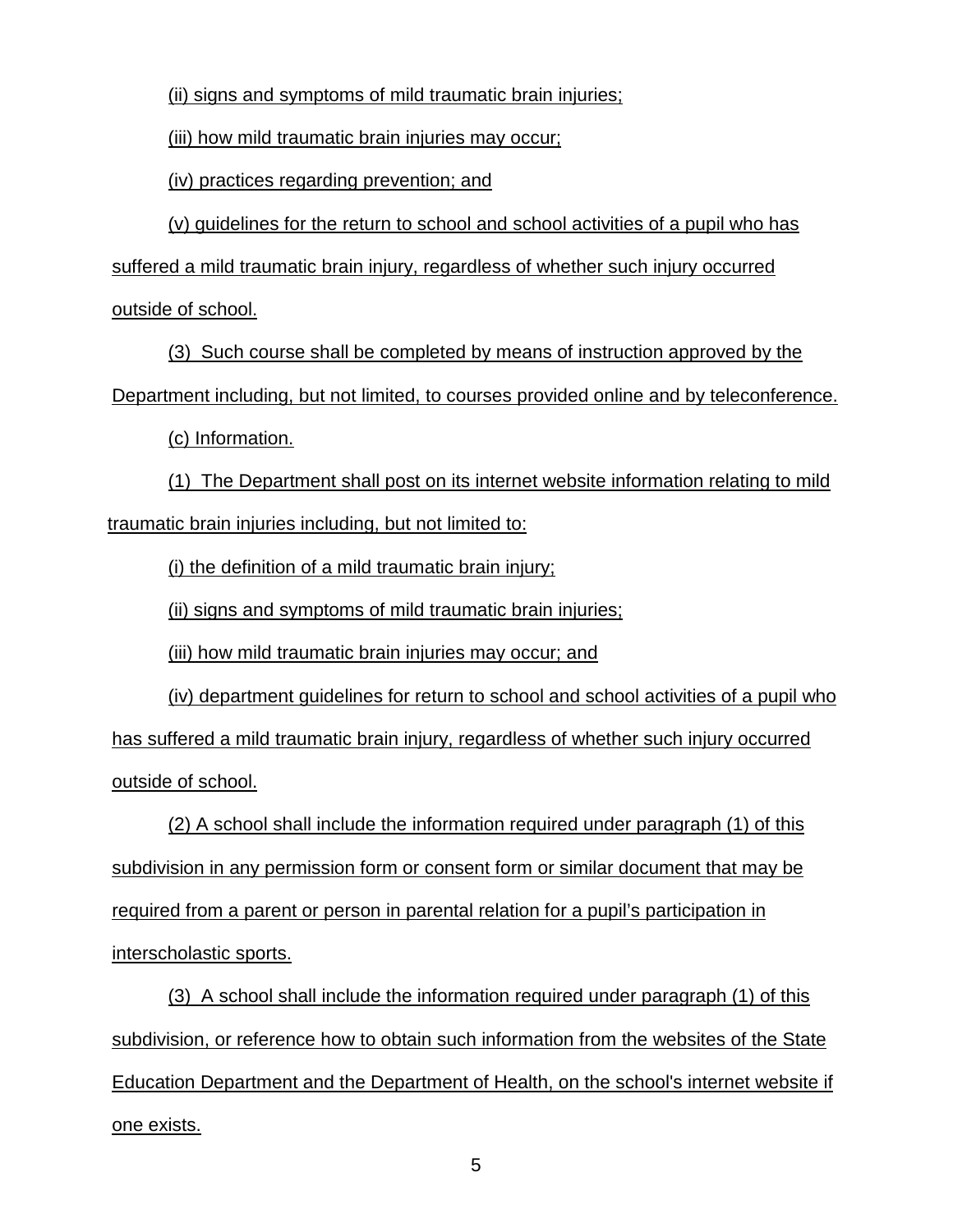(d) Removal from athletic activities.

(1) A school shall require the immediate removal from athletic activities of any pupil who has sustained, or who is believed to have sustained, a mild traumatic brain injury. In the event that there is any doubt as to whether a pupil has sustained a concussion, it shall be presumed that the pupil has been so injured until proven otherwise.

(2) No such pupil shall resume athletic activity until the pupil has been symptom free for not less than twenty-four hours, and has been evaluated by and received written and signed authorization from a licensed physician; and for extra class athletic activities, has received clearance from the medical director to participate in such activity.

(i) Such authorization shall be kept on file in the pupil's permanent health record.

(ii) The school shall follow any directives issued by the pupil's treating physician with regard to limitations and restrictions on school attendance and activities for the pupil.

(e) Concussion Management Team

(1) Each school or school district, in its discretion, may establish a concussion management team.

(2) The concussion management team may be composed of:

(i) the athletic director;

(ii) a school nurse;

(iii) the school physician;

(iv) a coach of an interscholastic team;

(v) a certified athletic trainer; or

(vi) such other appropriate personnel as designated by the school or school

district.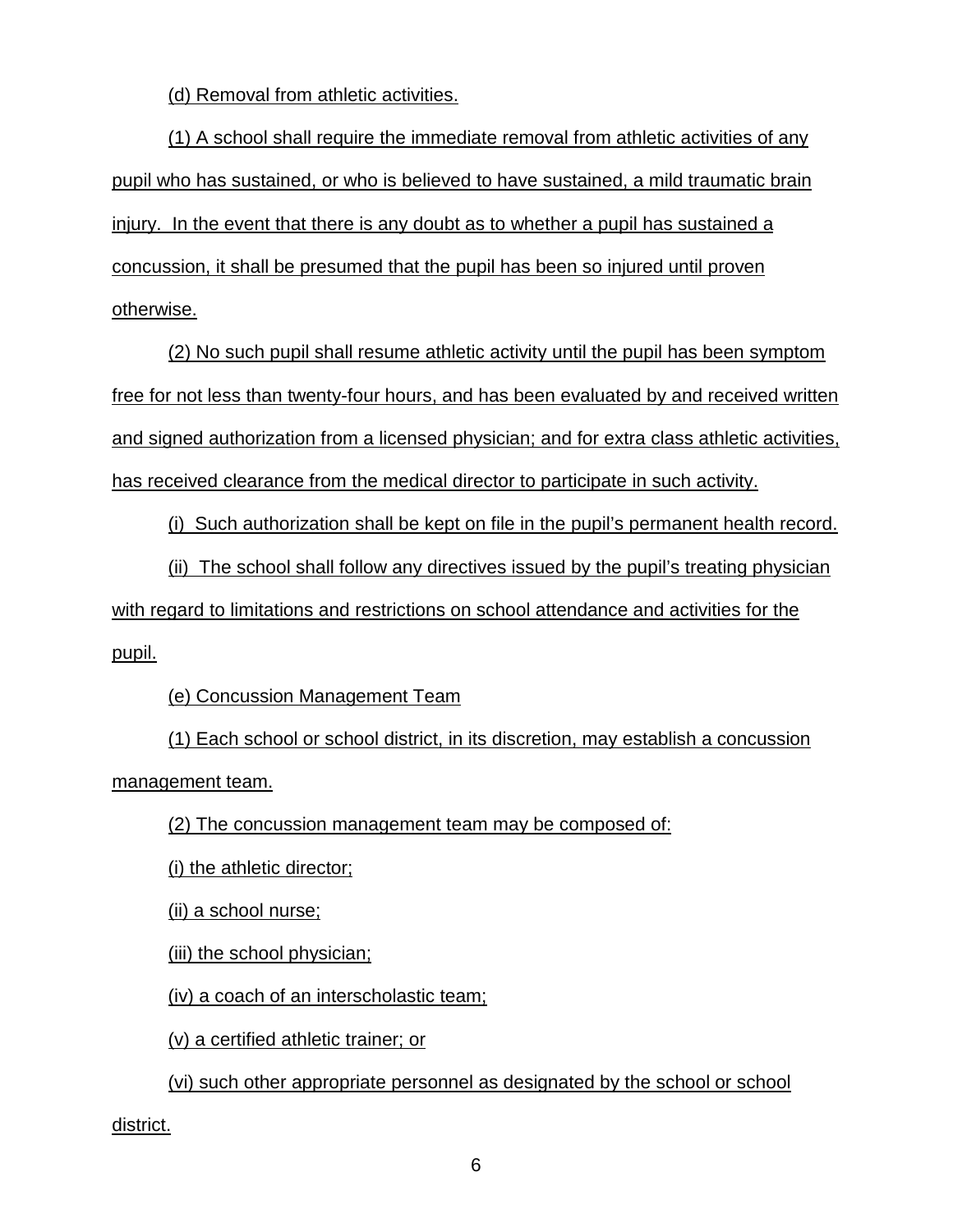(3) The concussion management team shall oversee the implementation of subdivision (42) of Education Law section 305 and the provisions of this section as it pertains to their associated school and may establish and implement a program which provides information on mild traumatic brain injuries to parents and persons in parental relation throughout each school year.

2. Subclause (2) of clause (c) of subparagraph (i) of paragraph (7) of subdivision (c) of section 135.4 of the Regulations of the Commissioner of Education is amended, effective July 3, 2012, to read as follows:

(2) Teachers with coaching qualifications and experience certified only in areas other than physical education may coach any sport in any school, provided they have completed:

(i) the first aid requirement set forth in section 135.5 of this Part; [and]

(ii) an approved pre-service or in-service education program for coaches or will complete such a program within five years of appointment. Such program shall include an approved course in philosophy, principles and organization of athletics, which shall be completed within two years after initial appointment as a coach, and approved courses in health sciences applied to coaching, and theory and techniques of coaching that is sport specific, which shall be completed within five years after initial appointment as a coach. Such approved programs for coaches will consist of one of the following (credits and hours vary depending upon the contact and endurance involved in the sport): a department-approved college program of from two to eight credits; or a department approved in-service education program, conducted by schools, colleges, professional organizations or other recognized groups or agencies, from 30 to 120 clock hours; or an equivalent experience which is approved by the Commissioner of Education. Upon application to the Commissioner of Education in a format prescribed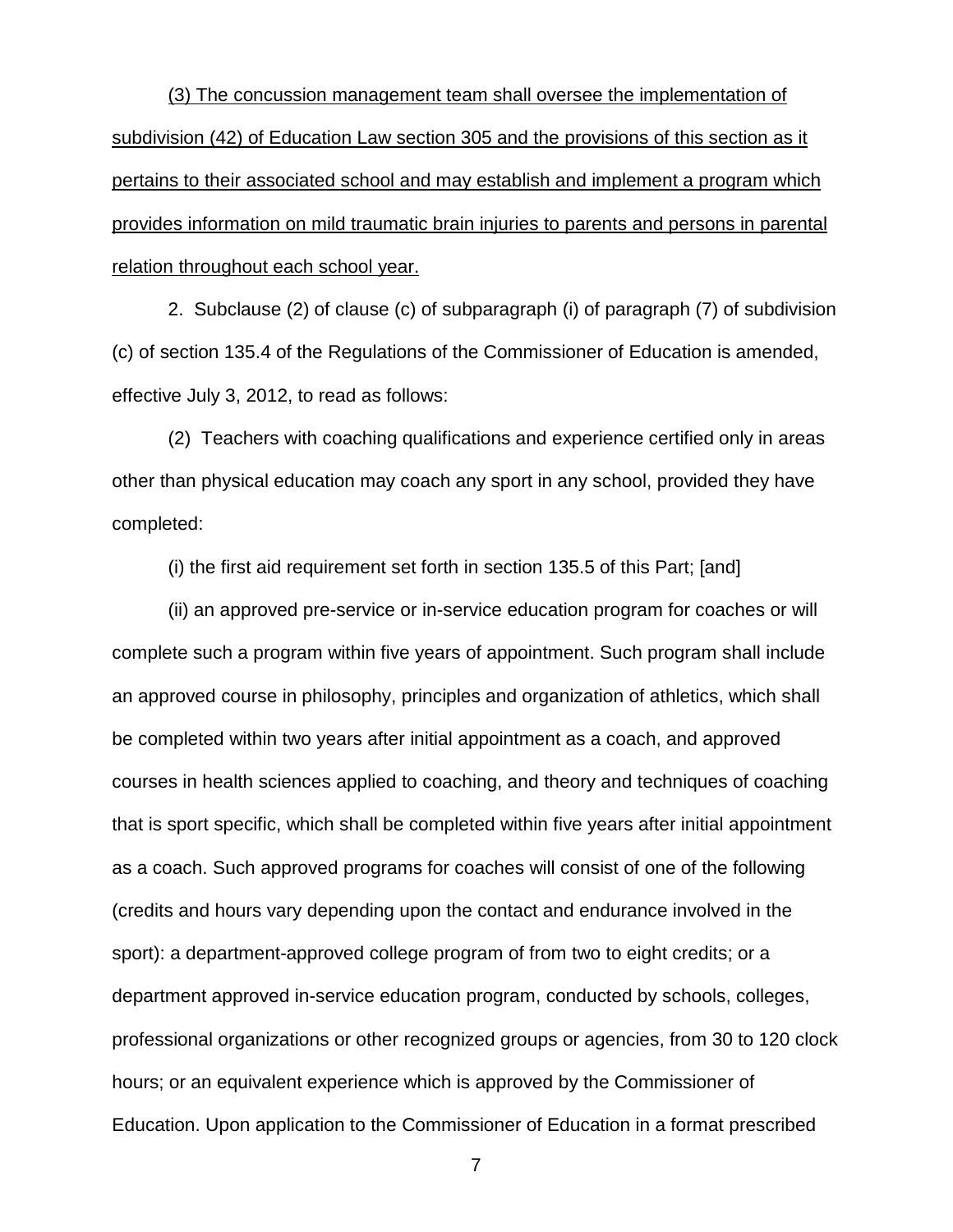by the commissioner and setting forth the reasons for which an extension is necessary, the period in which to complete such training may be extended to no more than seven years after such appointment; provided that coaches who have a lapse in service due to maternity leave, military leave, or other extenuating circumstances may apply to the commissioner for an additional extension of no more than two years to complete course work; and

(iii) on a biennial basis, a course of instruction relating to mild traumatic brain injuries pursuant to section 136.5(b) of this Title.

3. Subclause (3) of clause (c) of subparagraph (i) of paragraph (7) of subdivision (c) of section 135.4 of the Regulations of the Commissioner of Education is amended, effective July 3, 2012, to read as follows:

(3) Temporary coaching license. Except as provided in subclause (4) of this clause and notwithstanding the provisions of section 80-5.10 of this Title, other persons with coaching qualifications and experience satisfactory to the board of education may be appointed as temporary coaches of interschool sport teams whether in a paid or nonpaid (volunteer) status, when certified teachers with coaching qualifications and experience are not available, upon the issuance by the commissioner of a temporary coaching license. A temporary coaching license, valid for one year, will be issued under the following conditions:

 $(i)$  . . .

 $(ii)$  . . .

(iii) candidates for the first renewal of a temporary license shall have completed or be enrolled in an approved course in philosophy, principles and organization of athletics; [and]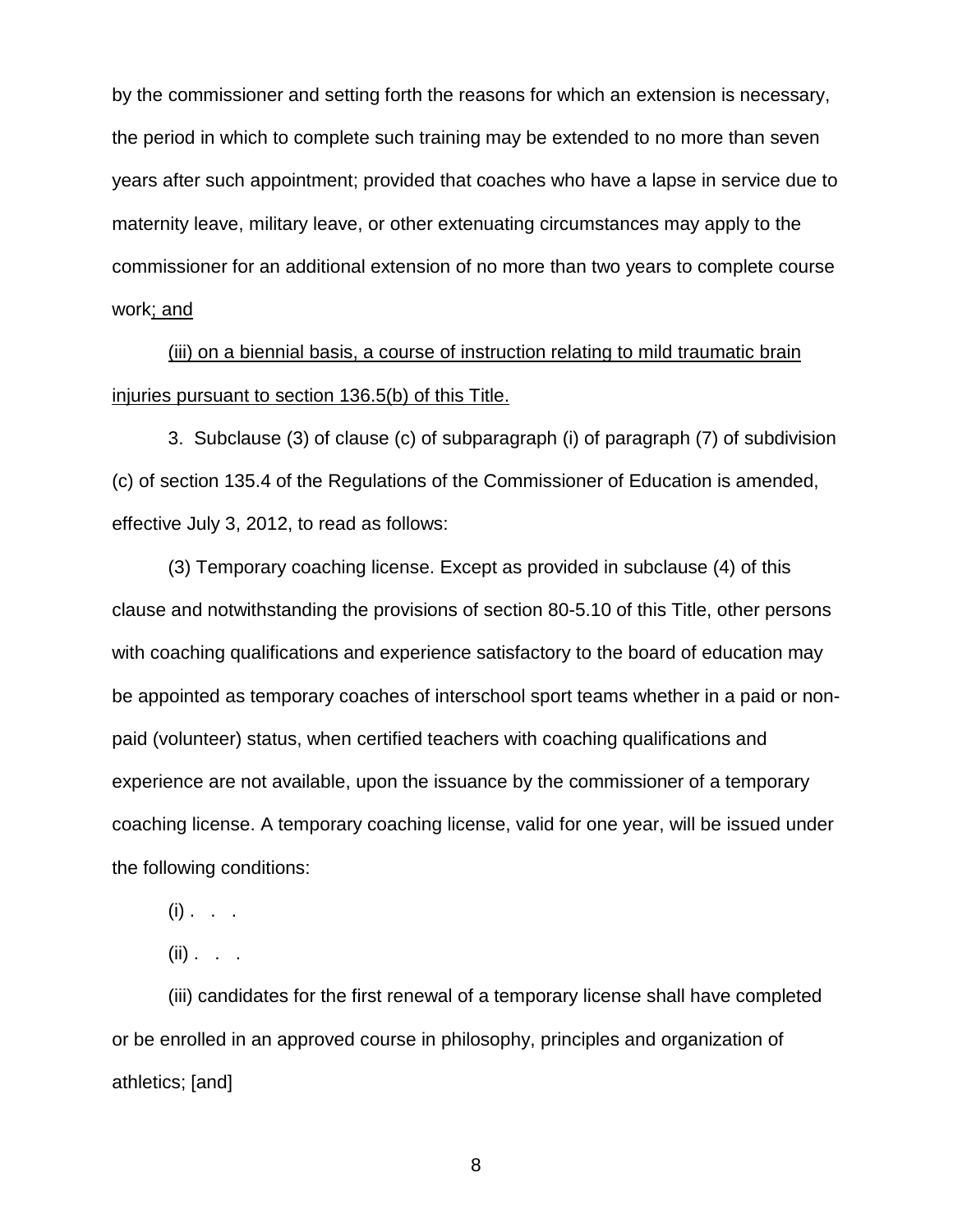(iv) candidates for any subsequent renewal of a temporary license shall have completed an approved pre-service or in-service education program for coaches which shall include an approved course in philosophy, principles and organization of athletics, which shall be completed within two years after initial appointment as a coach, and approved courses in health sciences applied to coaching, and theory and techniques of coaching that is sport specific, which shall be completed within five years after initial appointment as a coach. Such approved programs for coaches shall consist of one of the following (credits and hours vary depending upon the contact and endurance involved in the sport): a department-approved college program of from two to eight credits; or a department approved in-service education program, conducted by schools, colleges, professional organizations or other recognized groups or agencies, from 30 to 120 clock hours; or an equivalent experience which is approved by the Commissioner of Education. Upon application in a format prescribed by the Commissioner of Education and setting forth the reasons for which an extension is necessary, the period in which to complete such training may be extended to no more than seven years after such appointment; provided that coaches who have a lapse in service due to maternity leave, military leave, or other extenuating circumstances may apply to the commissioner for an additional extension of no more than two years to complete course work; and

(v) on a biennial basis, candidates shall have completed a course of instruction relating to mild traumatic brain injuries pursuant to section 136.5(b) of this Title.

4. Sub-item (A) of item (i) of subclause (4) of clause (c) of subparagraph (i) of paragraph (7) of subdivision (c) of section 135.4 of the Regulations of the Commissioner of Education is amended, effective July 3, 2012, to read as follows:

(A) the candidate has completed the requirements set forth in items (3)(ii),(iii) [and], (iv) and (v) of this clause; and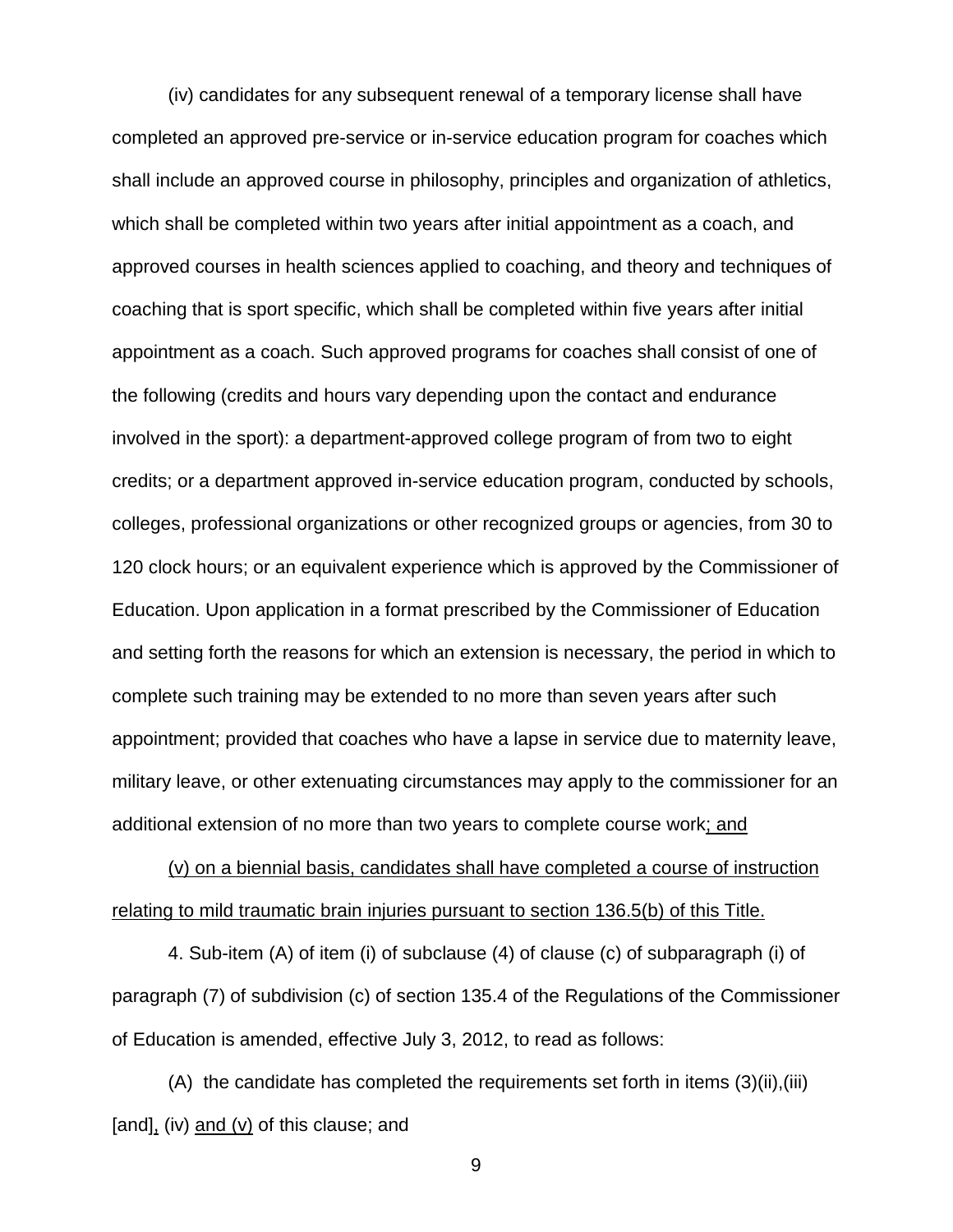5. Item (xi) of subclause (2) of clause (d) of subparagraph (i) of paragraph (7) of subdivision (c) of section 135.4 of the Regulations of the Commissioner of Education is amended, effective July 3, 2012, to read as follows:

(xi) professional development and responsibilities, including:

 $(A)$  . . .

 $(B)$ . . .

(C) educating the community of health care professionals as to the role of the certified athletic trainer; [and]

(D) informing parents, coaches and athletes as to the importance of quality health care for the physically active; and

(E) on a biennial basis, completing a course of instruction relating to mild traumatic brain injuries pursuant to section 136.5(b) of this Title.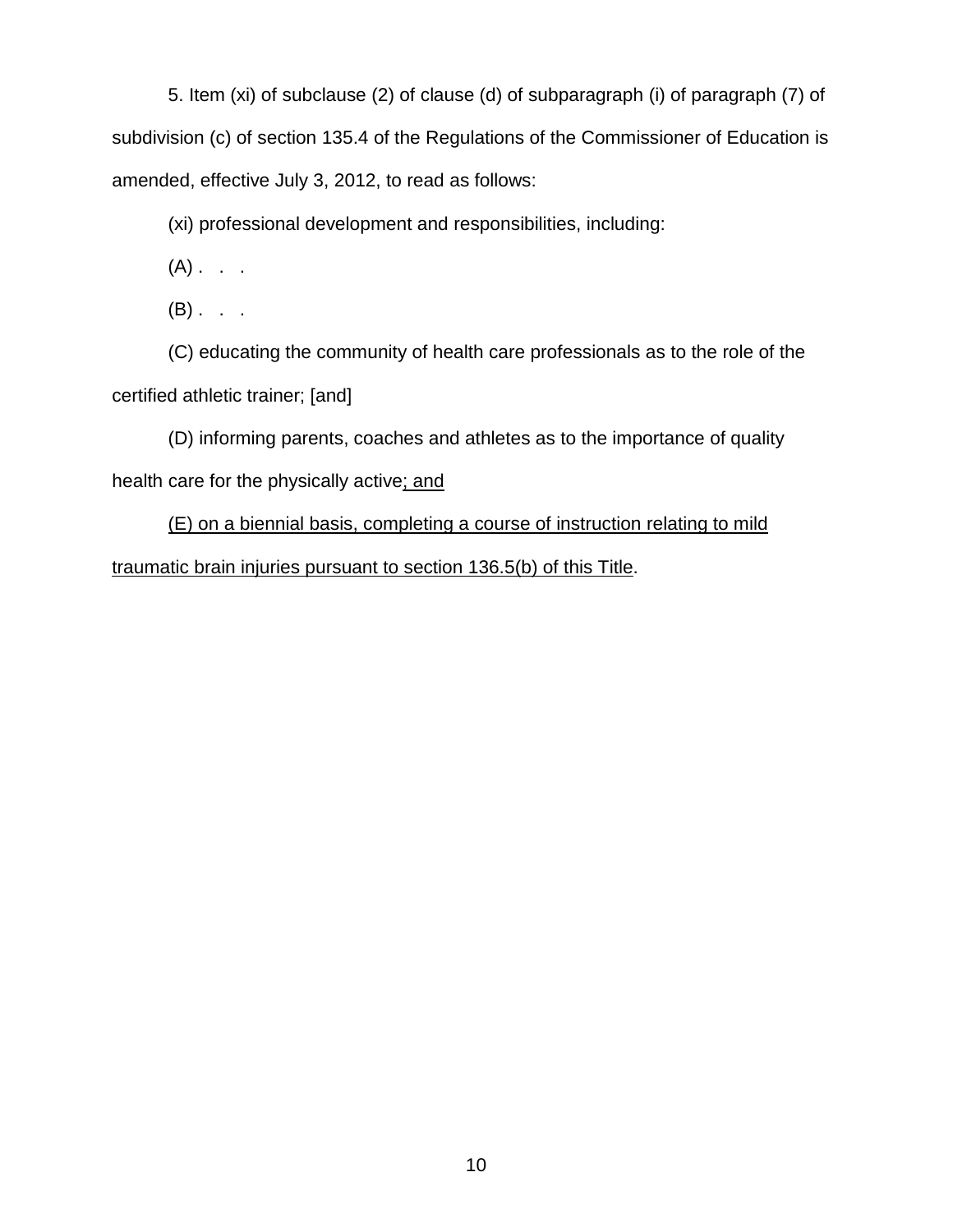PROPOSED AMENDMENT TO THE REGULATIONS OF THE COMMISSIONER OF EDUCATION PURSUANT TO EDUCATION LAW SECTIONS 207, 305 AND 2854 AND CHAPTER 496 OF THE LAWS OF 2011, RELATING TO THE CONCUSSION MANAGEMENT AWARENESS ACT.

## ASSESSMENT OF PUBLIC COMMENT

Since publication of a Notice of Proposed Rule Making in the State Register on March 14, 2012, the State Education Department received the following substantive comments.

1. COMMENT:

Revise §136.5(d)(1) to require immediate removal from athletic or other physical activities of pupil who has sustained, or believed to sustain, a mild traumatic brain injury (MBTI).

## DEPARTMENT RESPONSE:

Consistent with statute, the rule requires removal from "athletic activities." However, guidance specifies such activities to include recess activities and physical education classes, in addition to sports.

2. COMMENT:

Revise §136.5(d)(2) to read: "No such pupil shall resume athletic activity until the pupil has been symptom free for not less than twenty-four hours, and has been evaluated by and received written and signed authorization from a licensed physician, and requires a graduated return to participation consistent with recommendations from the most current International Consensus Statement on Concussion . . ." DEPARTMENT RESPONSE:

Revision is unnecessary. The rule's purpose is to insure a potential concussion is evaluated to determine whether the student has sustained a concussion.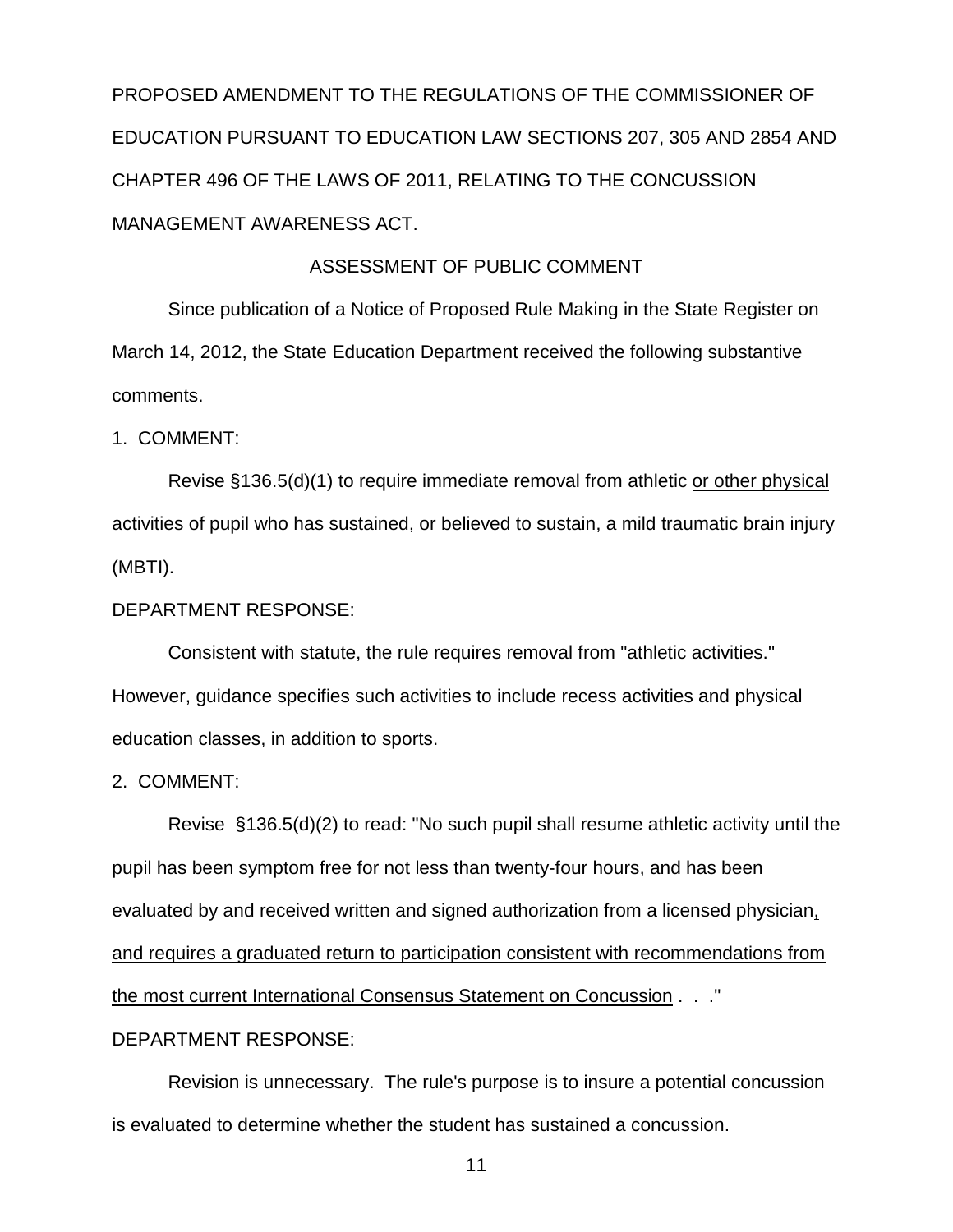A graduated return to participation is only recommended if the student is diagnosed with a concussion.

3. COMMENT:

Revise section 136.5(d)(2)(ii) to read: "The school shall follow any directives issued by the pupil's treating physician and/or school physician with regard to limitations and restrictions on school attendance and activities for the pupil, whichever is more restrictive. Private and school physicians are considered to be sharing the care of the students and are permitted and encouraged to dialogue about the affected pupil, including, but not limited to sharing the results of neurocognitive testing." DEPARTMENT RESPONSE:

Revision is unnecessary. Pursuant to §135.4(c)(7)(i)(i), the approval of school medical officer (i.e. the "school physician") is still required for a pupil's return to activity, and it is therefore inappropriate to revise the regulation as suggested. However, collaboration between the treating physician and school physician is encouraged and is more appropriately addressed in guidance.

4. COMMENT:

Section 136.(c)(2) requires a consent form include information relating to MTBIs, including but not limited to: (i) MTBI definition; (ii) MBTI signs and symptoms; (iii) how MTBI may occur; and (iv) department guidelines for return to school and school activities of a pupil with MTBI, regardless whether injury occurred outside of school.

It is impractical to add this information to the consent form. Instead, revise section 136.5(c)(2) to read: "Schools must provide training relating to mild traumatic brain injury including the definition of mild traumatic brain injury, signs and symptoms of mild traumatic brain injuries, how such injuries may occur, and guidelines for return to school and school activities of a pupil who has suffered such injury to parents and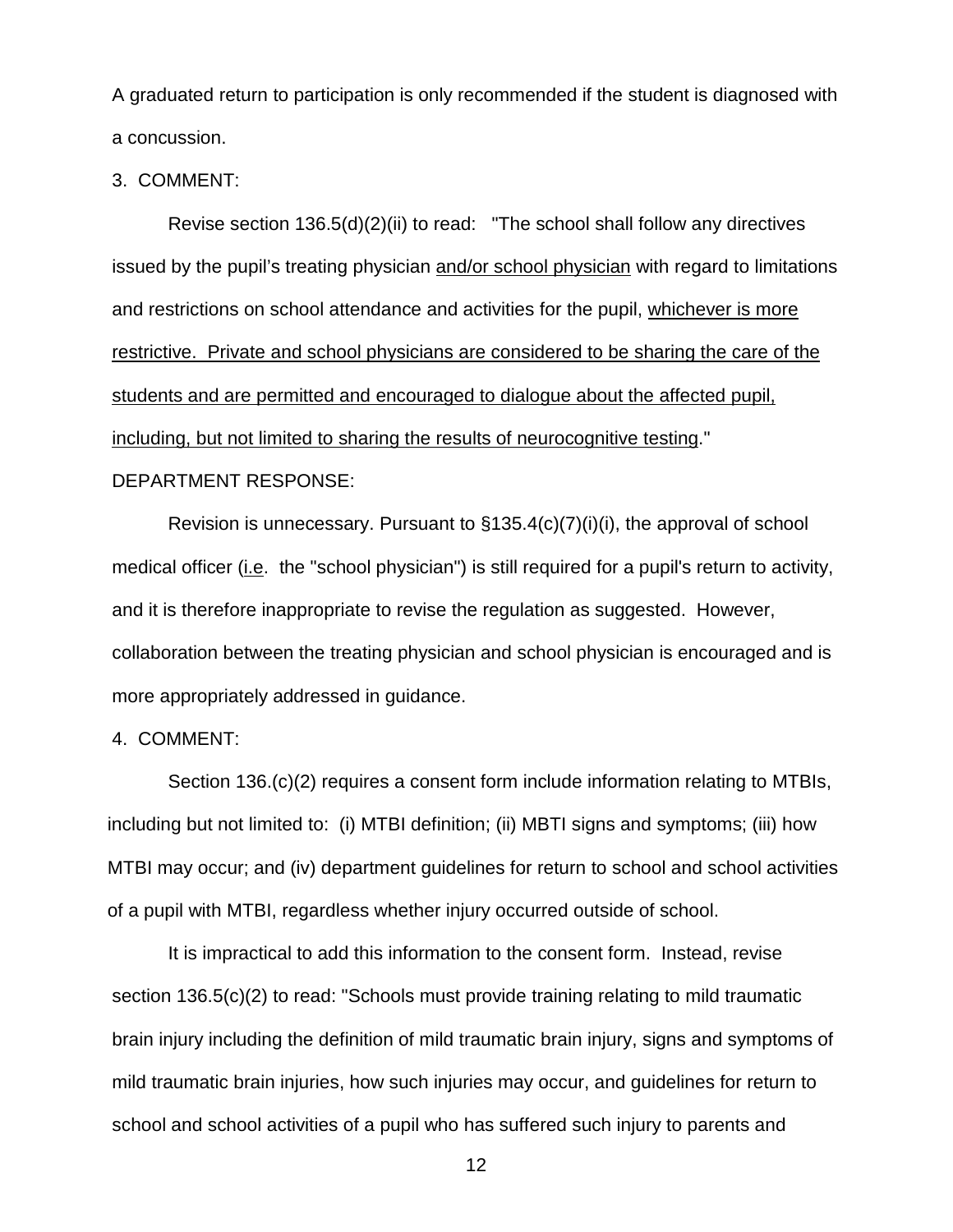athletes before the season starts in written, verbal, or computer based instruction and receive back written attestation for this instruction from parents and athletes. Parents and pupils must acknowledge they understand that in signing the consent, they are agreeing to abide by the District's policies and protocols regarding head injury/concussion."

## DEPARTMENT RESPONSE:

The statute requires the specified information be included in the consent form. 5. COMMENT:

Concern expressed there is no similar requirement for students who participate in "recreational" and "travel" league community sports and that these students do not even get medical clearance to participate.

## DEPARTMENT RESPONSE:

The rule conforms to statute. Neither school districts nor Department has jurisdiction over travel/recreational activities.

## 6. COMMENT:

The rule contains an unfunded mandate. Expenses will be associated with biennial course requirements both in staff time and course delivery. Small/mediumsized rural school districts may not have resources to establish a concussion management team (CMT). Can State/local health departments provide professional development and use their resources to pay for/offset training costs?

## DEPARTMENT RESPONSE:

The rule is necessary to implement Chapter 496 of the Laws of 2012, and has been carefully drafted to not impose additional requirements beyond those imposed by the statute.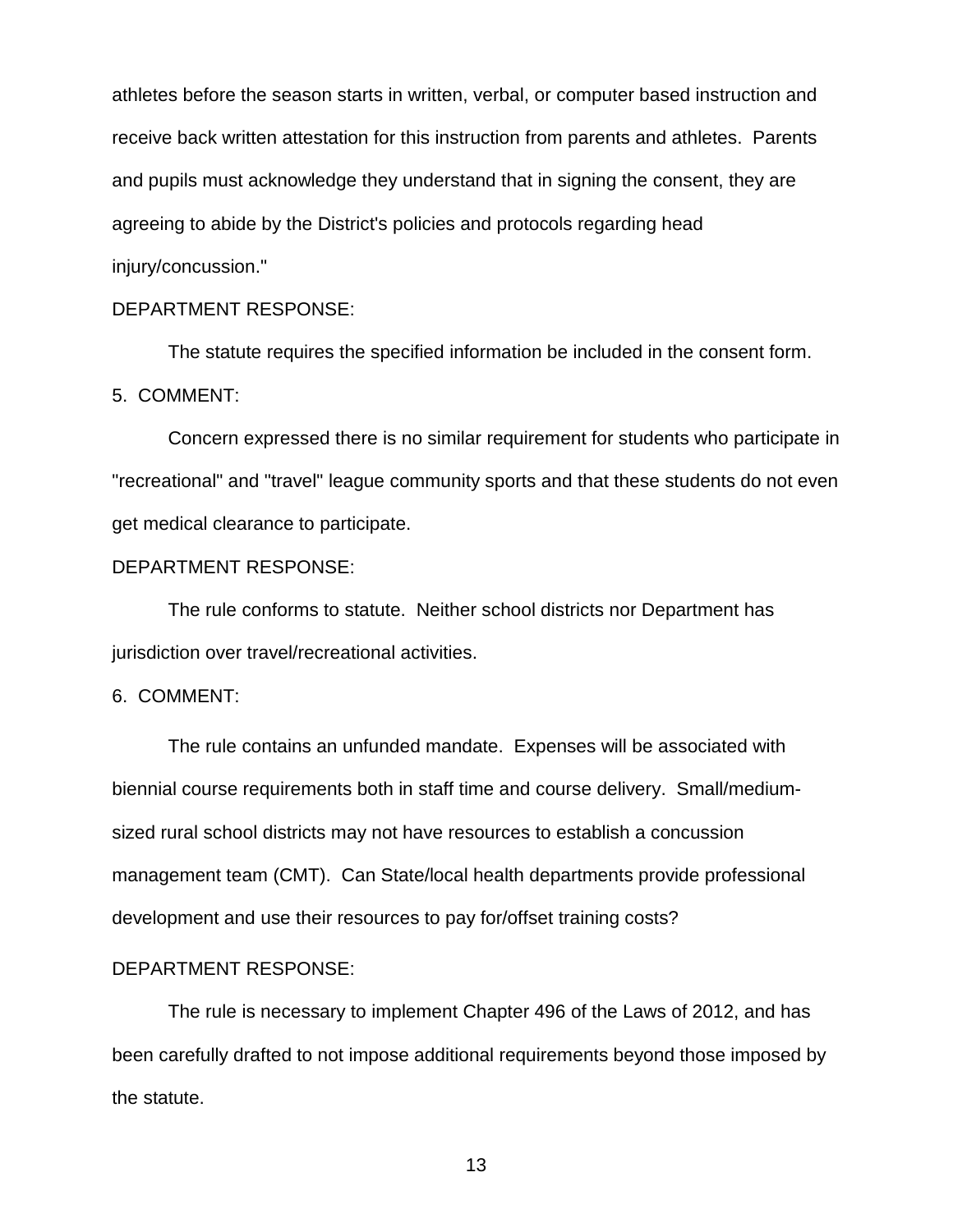## 7. COMMENT

Is each school required to have a CMT?

## DEPARTMENT RESPONSE:

The rule conforms to statute, which allows schools to choose whether or not to establish a CMT.

## 8. COMMENT:

Physicians with limited MBTI experience, may not understand the nature of a MTBI, and provide clearance for an athlete too quickly. There may be pressure on a family physician or "doctor shopping" for the overly-ambitious parent/athlete that could lead to a decision that does not conform to the opinion of the CMT.

## DEPARTMENT RESPONSE:

Pursuant to section  $135.4(c)(7)(i)(i)$ , school boards still have responsibility not to permit a pupil's participation in strenuous activity without the approval of the school medical officer. The Department encourages physicians to educate themselves on concussion management to avoid premature clearance of an athlete.

### 9. COMMENT:

Consider adding: "Certified Athletic Trainers, under the supervision of a NYS Licensed physician, can assist the school medical director and director of athletics by identifying a student with a potential concussion, removing him/her from play for suspected concussion, assisting with serial testing and evaluation as a concussed student returns to athletic activities, and playing an integral role in insuring the student athlete receives appropriate post-concussion care under their supervising physician and in conjunction with the student's medical provider's guidance."

## DEPARTMENT RESPONSE: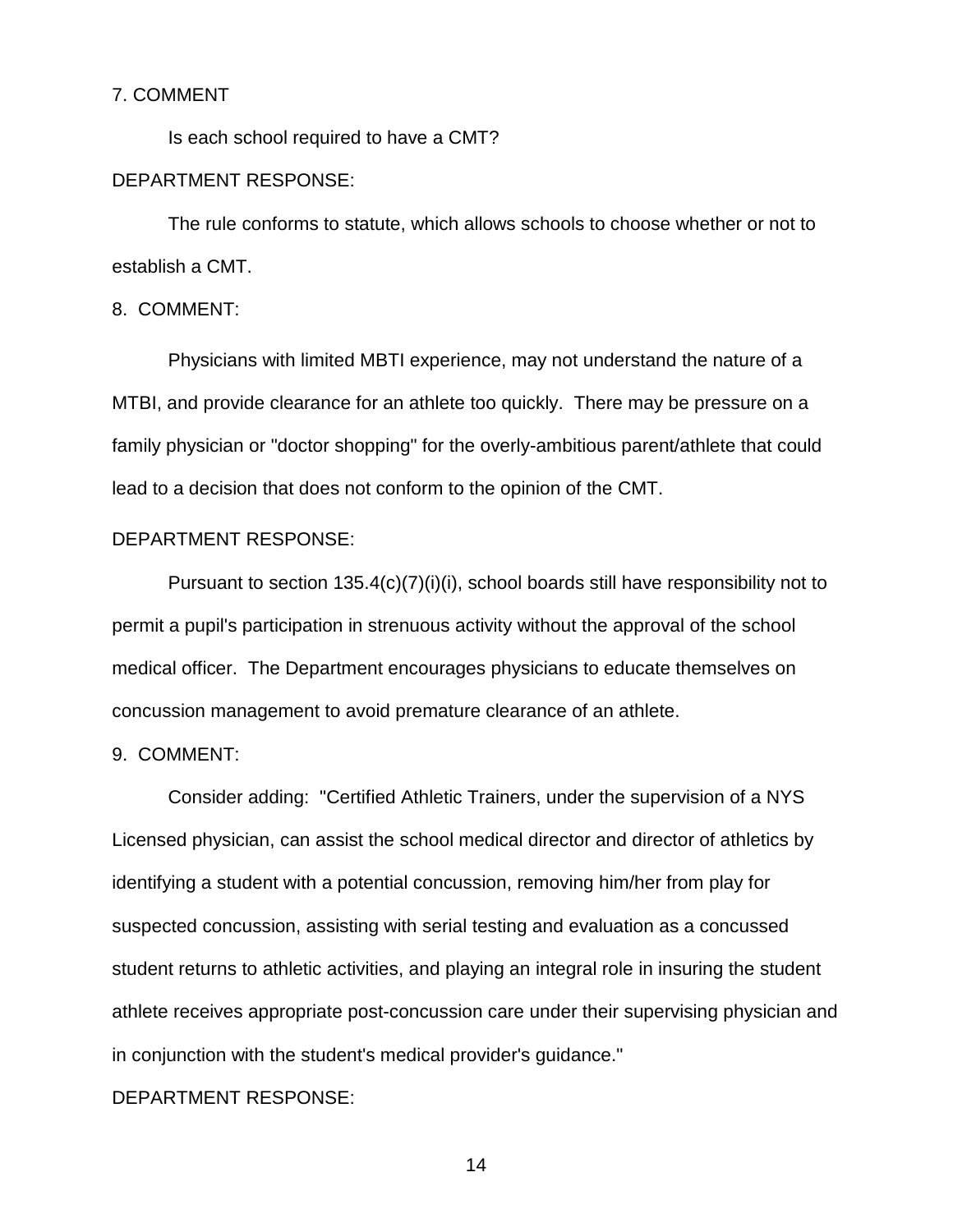It is unnecessary to place this provision in the rule, since Education Law section 902 currently permits duly licensed or otherwise authorized health professionals to assist the medical director in performing their duties.

#### 10. COMMENT:

Revise rule to also allow licensed psychologists to decide whether a pupil with a MTBI can return to athletic activity, and to allow inclusion of psychologists in CMTs. DEPARTMENT RESPONSE:

Nothing in the rule limits districts regarding who may serve on a CMT.

11. COMMENT:

What are the parameters for number of hours instruction, curriculum, etc. for the biennial course requirements?

## DEPARTMENT RESPONSE:

The rule states the Department will approve a course to meet the requirements of the statute. Courses will be posted on the Department's web site once approved.

## 12. COMMENT:

Will rule require all district nurses, K-12, to be trained and certified in the identification, protocols and procedures for concussions, since students may obtain concussions not only during athletic participation but while participating in physical education classes as well as during recess?

## DEPARTMENT RESPONSE:

Education Law § 305(42)(a)(i) and §136.5(b)(1) of the Regulations require school nurses to complete the required training course.

#### 13. COMMENT:

Should the CMT include Administrators (Principals), nurses, and physical education teachers K-12?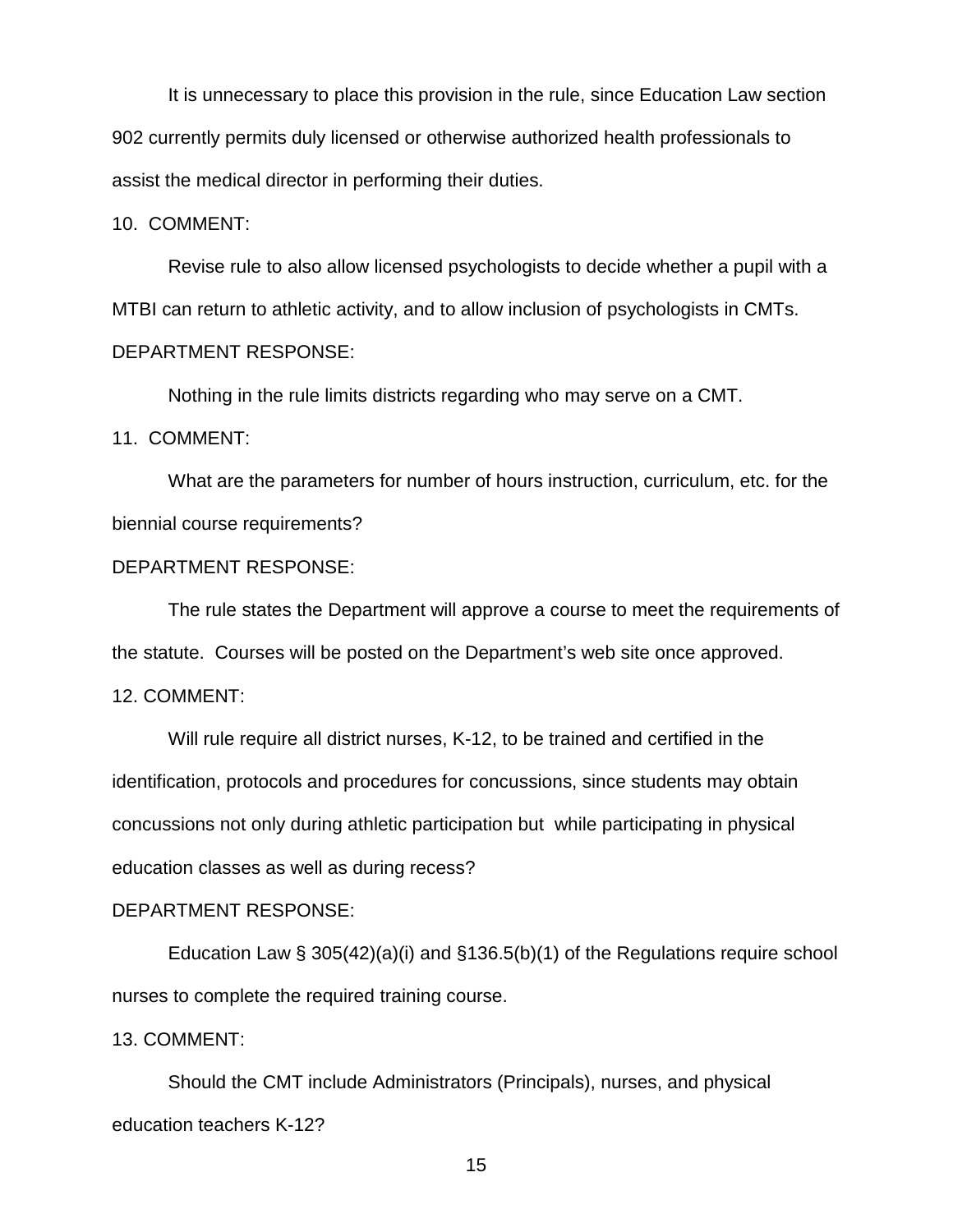#### DEPARTMENT RESPONSE:

The rule conforms to statute which does not mandate what members are to be present on a CMT. Since schools have different types of staff (which makes statewide regulation of the team's composition difficult), the Department permits flexibility in how schools organize their teams, based on their current staffing and needs.

## 14. COMMENT:

Will there be a specific certification process required for concussions, renewable every two years, for coaches, teachers, nurses, etc., similarly to coaches who currently must obtain CPR/First Aid certifications(Commissioner's Reg. 135.4), to be approved to coach?

## DEPARTMENT RESPONSE:

The rule requires that coaches, school nurses, physical education teachers, and certified athletic trainers complete a Department-approved course every two years, but course completion does not result in certification.

## 15. COMMENT:

There is nothing in the rule that requires a child to see a physician specifically trained in concussion management. However, this was stated in the original Bill (S395). It makes a significant difference when a physician trained in concussion assessment treats a child for a MTBI. Often, pediatricians and primary care physicians don't have specific training to manage concussions as well as a neurologist or neuropsychologist. DEPARTMENT RESPONSE:

The rule conforms to the enacted statute (L. 2011, Ch.496), which does not impose such requirement.

#### 16. COMMENT:

What is extra class athletic activities v. athletic activity?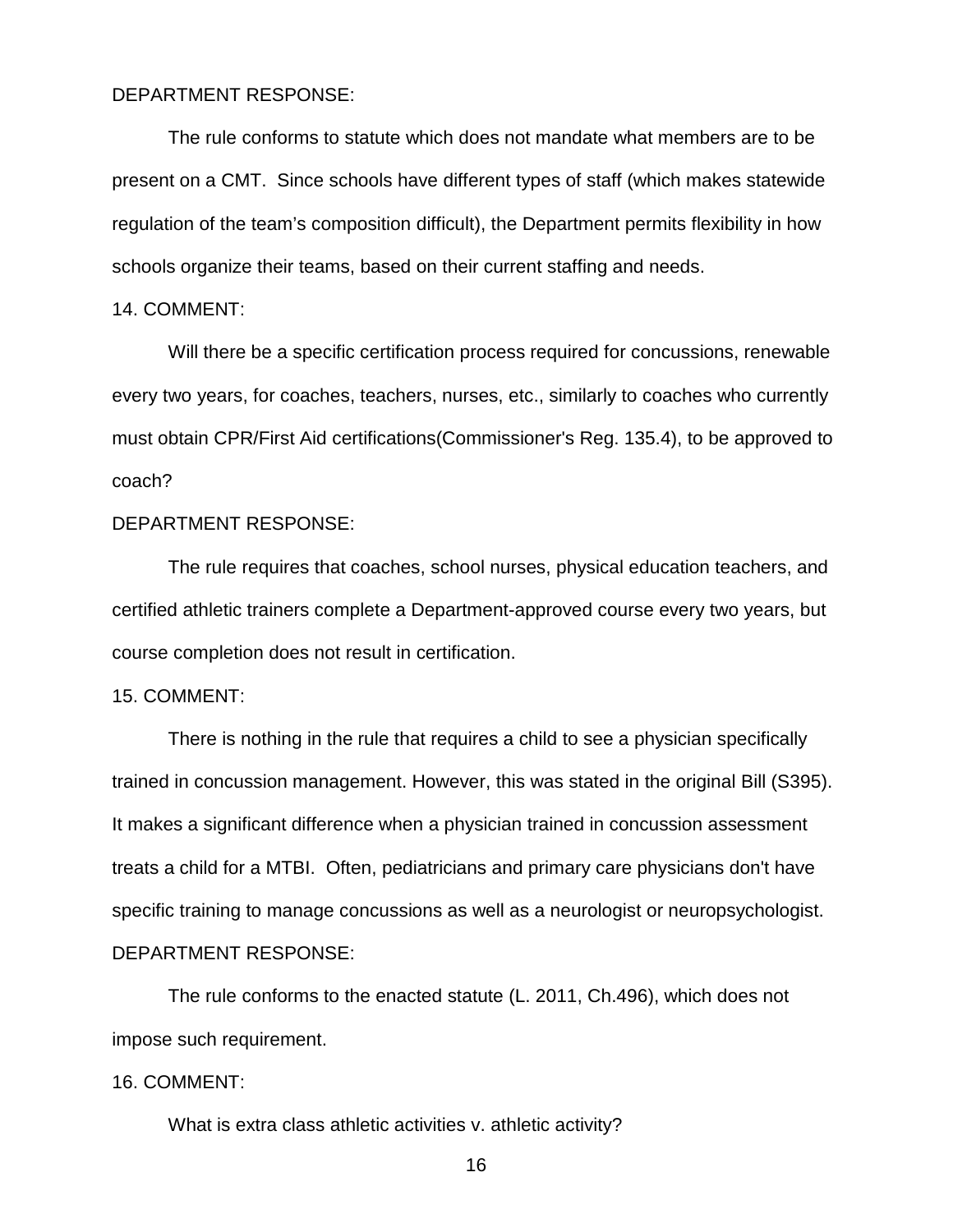#### DEPARTMENT RESPONSE:

§135.1(h) of the Commissioner's regulations defines extra-class activities in the physical education program to be those sessions organized for instruction and practice in skills, attitudes and knowledge through participation in individual, group and team activities organized on an intramural, extramural or interschool athletic basis to supplement regular physical education class instruction.

#### 17. COMMENT:

Can any physician clear an athlete back to play or does it have to be the school's medical officer?

#### DEPARTMENT RESPONSE:

The rule does not change responsibility of school boards under §135.4(c)(7)(i)(i) "to provide adequate health examination before participation in strenuous activity and periodically throughout the season as necessary, and to permit no pupil to participate in such activity without the approval of the school medical officer."

#### 18. COMMENT:

The rule provides only a physician evaluates whether an MTBI has occurred and clear. Can an appropriate health care provider (nurse practitioner, physician assistant) also evaluate?

## DEPARTMENT RESPONSE:

The rule conforms to statute which requires that a student removed from athletic activities may not resume such activities until evaluated by and receives written and signed authorization from a licensed physician. The scope of practice of nurse practitioners or physicians is not changed by the rule.

## 19. COMMENT: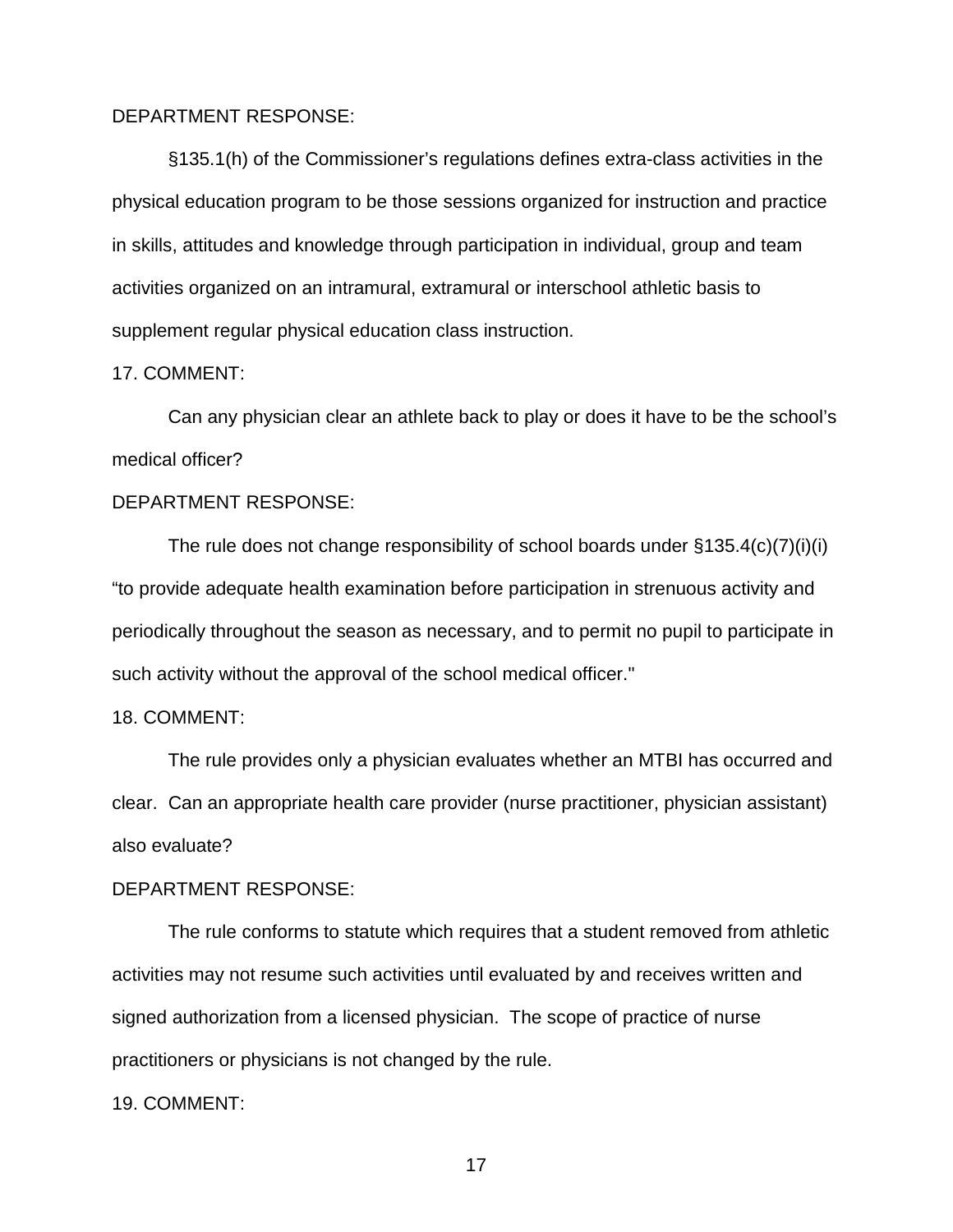Recommend rule require school districts to utilize sports-related neuropsychological assessments to determine pre-injury baseline neurocognitive functioning, and that serial retesting be required following a brain injury/suspected brain injury for all students engaged in school based athletic programs.

## DEPARTMENT RESPONSE:

The rule conforms to the statute, which does not impose such requirements. 20. COMMENT:

Revise §§136.5 (b) (1) and 136.5 (e) (2) (v) to read "certified athletic trainer" to be consistent with the requirement for secondary schools to employ only certified athletic trainers per §135.4(c)(7)(i) (d)(2)(xi)(C).

## DEPARTMENT RESPONSE:

The rule has been revised as recommended to clarify its applicability to only certified athletic trainers.

## 21. COMMENT:

Clarify §136.5(b) on whether "means of instruction" refers to course content or how course is taught.

#### DEPARTMENT RESPONSE:

**"**Means of instruction" refers to how the course instruction is delivered. The content requirements of the course are defined in statute.

## 22. COMMENT:

In  $\S$ 136.5(d)(v)(2) what is the definition of "extra-class athletic activities"? Is the medical director the final authority to clear a student to participate in extra-class activity only?

## DEPARTMENT RESPONSE: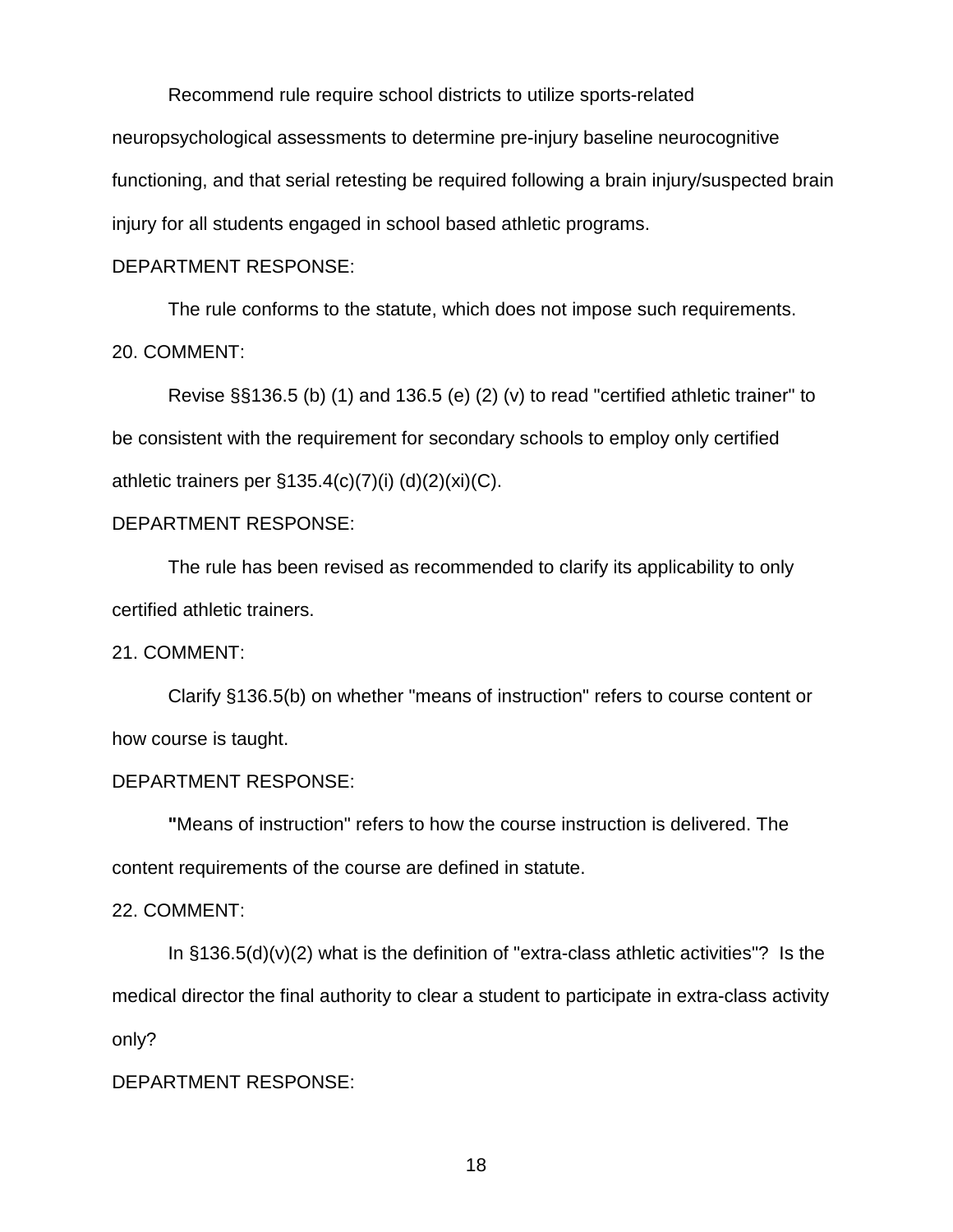Section 135.1(h) defines extra-class activities in the physical education program to be those sessions organized for instruction and practice in skills, attitudes and knowledge through participation in individual, group and team activities organized on an intramural, extramural or interschool athletic basis to supplement regular physical education class instruction. According to  $135.4(c)(7)(i)(i)$ , the medical director's approval is required in order for a student to participate in strenuous physical activities. 23. COMMENT:

Does §136.5 d (2) ii mean the school follows direction of a treating physician only, or does the district medical director have final authority on limitations and restrictions?

## DEPARTMENT RESPONSE:

**§**135.4(c)(7)(i)(i) requires approval of the medical director for any student to participate in strenuous physical activity. The law is silent on authority of the medical director in other aspects of the educational program.

## 24. COMMENT:

Because of lack of public understanding about brain injury, recommend that the rule use the term "brain injury" rather than "mild brain injury" because of concern that use of "mild" may cause unknowledgeable people to underestimate potential seriousness of concussion.

## DEPARTMENT RESPONSE:

The rule conforms to statute. Guidance will clarify terms that may be confusing/ misleading.

### 25. COMMENT:

Revise §136.5(d)(2)(ii), providing that school shall follow any directives issued by the pupil's treating physician with regard to limitations and restrictions on school